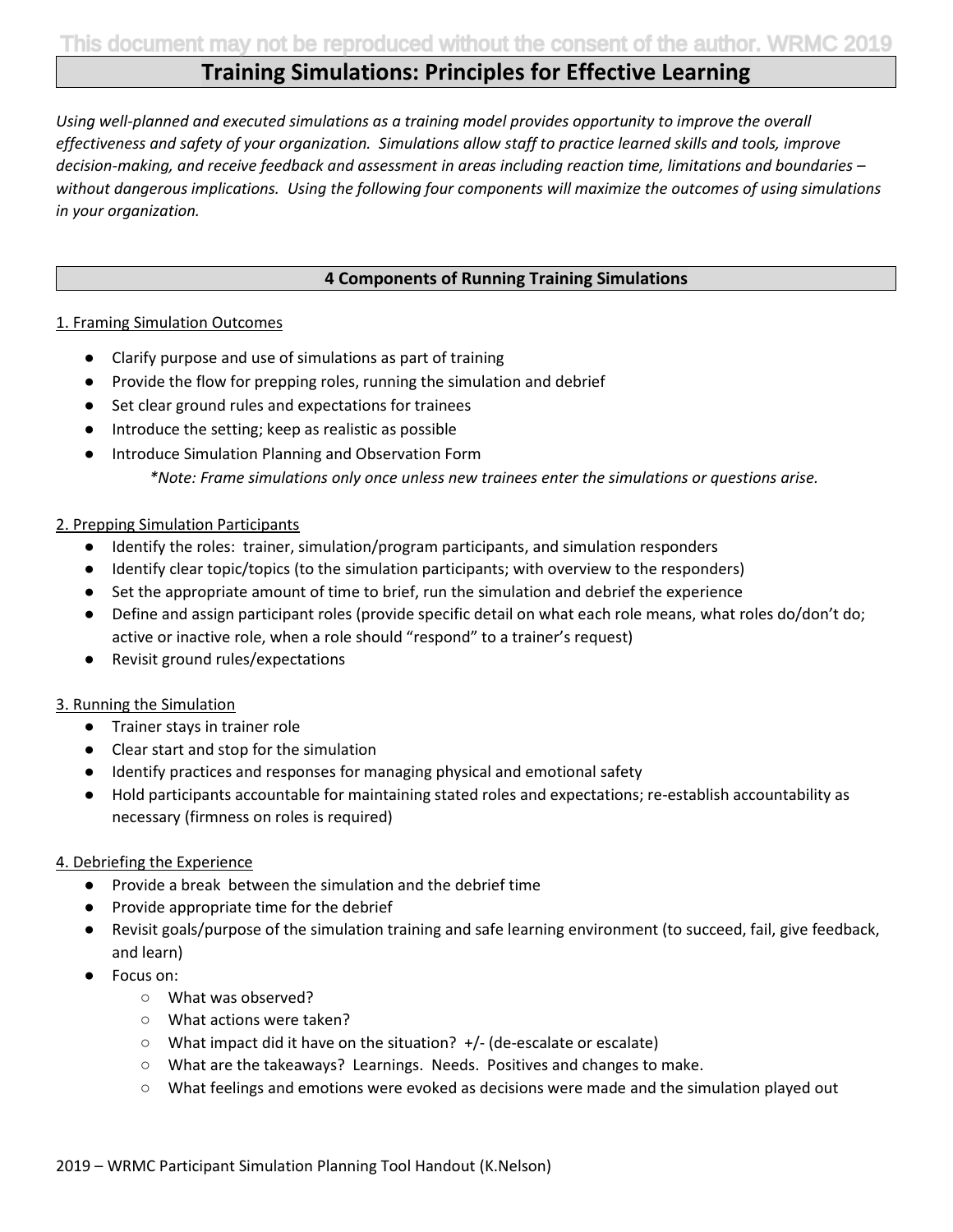# **Training Simulations**

*Trainer Considerations*

- $\circ$  Take full responsibility for providing firm direction, holding staff accountable, maintaining the physical and emotional safety of all trainees and holding high standards for learning.
- $\circ$  Be prepared to maintain the trainer role throughout the simulation and debrief.
- $\circ$  Frame outcomes, including an emphasis on this being "a" way, not "the" way, nor is it pass/fail.
- $\circ$  Create a clear start and end to simulations; identify the phrases "begin simulation" and "hard stop" or use a prop/action, such as a bandanna wave, to signal when the simulation starts and ends.
- $\circ$  Make it clear to all participants that they may stop a simulation if it is physically or emotionally unsafe.
- $\circ$  Have a clear endpoint in mind, while still being intentional (and flexible) about the "end result".
- $\circ$  Give direct, complete, and specific instructions to trainees playing the roles of "student/program participant" and "instructors" to prevent all trainees from creating what they think should happen.
- $\circ$  Frame trainee roles with great intention this may be challenging; consider how comfortable you are with explaining the roles to trainees. Be sure primary AND secondary and bystander roles are clear.
- o Manage "compliant" participants; prevent acting out or getting caught up in the moment by setting clear role expectations; consider proximity, one-on-one conversations, and provide written role expectations if needed.
- o Use simulations for a variety of training topics and set expectations/observations based on your organizational policies, procedures, practices and culture.
- o Brief trainees (responding trainee and simulation participant trainees in student/patient roles) separately to prevent overhearing direction ("cheating"), or participant trainee from making it harder for the responding trainee.
- o Demonstrate mindfulness of the depiction of behaviors and symptoms of "students", "patients", and all participants to trainees; do not use negative language or characterization or overstate behaviors when describing program participants. Use objective behavior descriptions.
- o Create opportunities for all trainees to be in the roles of "instructor" and "student/patient".
- $\circ$  Use realistic venue for simulations when possible; if not, be intentional about setting the scene.
- $\circ$  Be clear about the skills the trainer expects trainees to work on; be clear about what the trainer is observing within the larger simulation.
- o Use a progression and ensure the appropriate level of challenge teach a skill and provide opportunity to practice the skill with a partner or small group prior to engaging in larger group simulations.
- o Do not "test" your trainees on skills they have not yet been taught.
- $\circ$  Do not push trainees to their red/panic zone where effective learning fails; avoid "shut down."
- o Do not use unrealistic, dramatic, or unnecessarily complicated simulations.
- o Create a framework for feedback; simulations are conducted primarily for the purpose of sparking debrief discussion, learning, and improvement. Provide adequate time for debriefing.

*Simulation Limitations: Inappropriate use of this method can result in insufficient skill acquisition and can produce an emotionally and/or physically unsafe environment. Use this method to check for understanding and to assess skill mastery with trainees who have the knowledge to respond to a dynamic scenario. Emotional and physical safety could be at risk if trainees are not clear about the purpose of a simulation and/or bought into the roles and expectations.*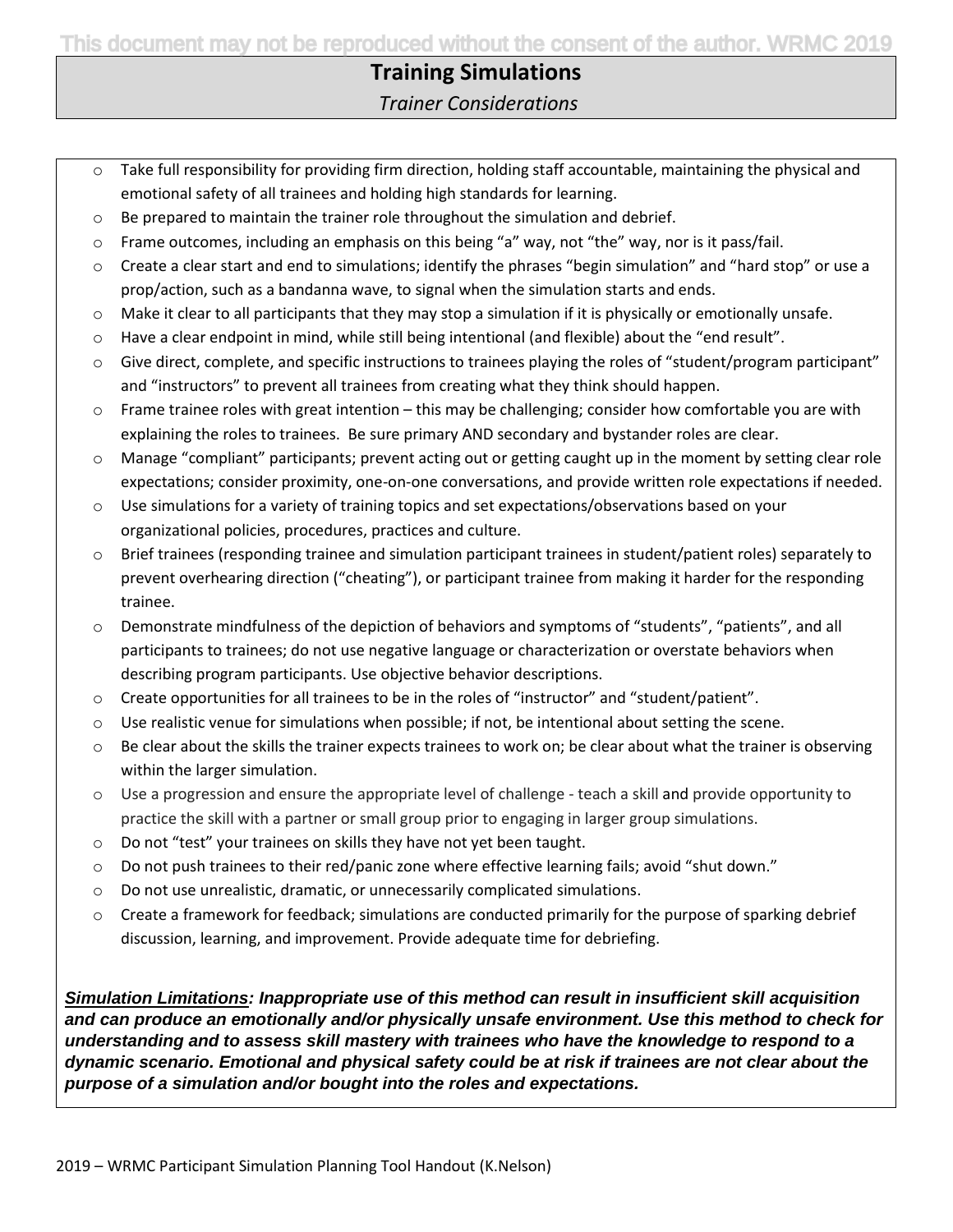This document may not be reproduced without the consent of the author. WRMC 2019

## **Simulation Planning and Observation Form**

*This form is a tool for use by simulation trainers during the planning period, observation and debrief of the simulation. The tool's purpose is to identify specific behaviors/symptoms presented by the program participant (the focus of the simulation) and the acceptable and appropriate action(s) and response(s) the trainer expects to observe by the responding trainee throughout the simulation. More experienced trainees may engage in higher-level responses.*

| <b>Participant Behavior/Symptom</b>                   | Acceptable/Appropriate Response(s) of Trainees                                                                                                                                                                                                                                                                                                                                                                                                                                                                               |
|-------------------------------------------------------|------------------------------------------------------------------------------------------------------------------------------------------------------------------------------------------------------------------------------------------------------------------------------------------------------------------------------------------------------------------------------------------------------------------------------------------------------------------------------------------------------------------------------|
| 1. Cold, wet, mildly hypothermic<br>participant       | Alertness to situation<br>⊔<br>$\Box$ Change out of wet clothes<br>$\Box$ Engage in active movement<br>Add warm layers<br>Provide hot drinks<br>$\Box$ Provide food; caloric intake<br>$\Box$ Observe/close monitoring<br>Other:<br>П                                                                                                                                                                                                                                                                                        |
|                                                       |                                                                                                                                                                                                                                                                                                                                                                                                                                                                                                                              |
| 2. Homesick, withdrawn participant                    | Alertness to situation<br>$\Box$<br>Hold one-on-one conversation<br>$\Box$<br>$\Box$ Ask open-ended questions; listen well<br>$\Box$ Validate feelings and what is shared<br>Talk about personal or course goals<br>$\Box$ Connect homesick participant to a peer<br>$\Box$ Provide participant with a specific role in group<br>Solution-oriented conversation<br>$\Box$ Observe/check-in<br>□<br>Other:                                                                                                                    |
|                                                       |                                                                                                                                                                                                                                                                                                                                                                                                                                                                                                                              |
| 3. Participant in respiratory distress<br>(Hx/Asthma) | $\Box$ Alertness to situation<br>$\Box$ Instruct/assist participant in using emergency metered<br>dose inhaler (albuterol)<br>Help participant into a position of comfort<br>$\Box$<br>$\Box$ Provide calm reassurance<br>$\Box$ Attempt controlled breathing exercises w/ participant<br>Attempt to create a spacer for inhaler user<br>Calmly direct other participants away from the scene<br>$\Box$<br>Begin to create a plan for evacuation and/or a plan for<br>□<br>administration of epinephrine<br>Other:<br>$\Box$ |
| 4. Multi-participant verbal conflict                  | Alertness to situation<br>□                                                                                                                                                                                                                                                                                                                                                                                                                                                                                                  |
|                                                       | Quickly and directly address and deescalate participants<br>ப<br>Separate involved participants<br>$\Box$<br>Redirect compliant/uninvolved participants<br>$\Box$<br>Implement conflict resolution tool(s)<br>$\Box$<br>Create short/long-term plan with involved participants<br>$\Box$<br>Address and re-tone set full participant group<br>⊔<br>Other:<br>$\Box$                                                                                                                                                          |